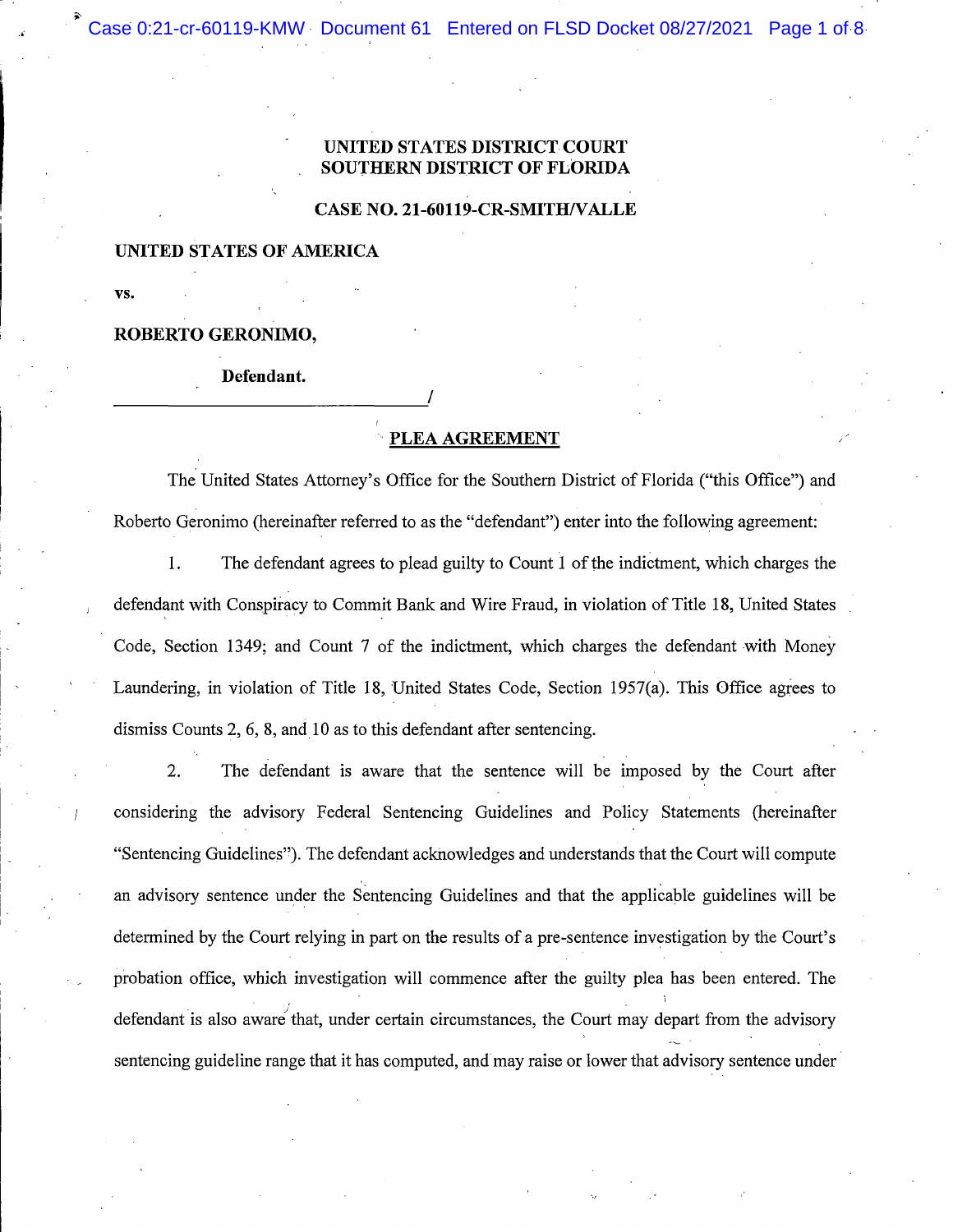the Sentencing Guidelines. The defendant is further aware and understands that the Court is required to consider the advisory guideline range determined under the Sentencing Guidelines, but is not bound to impose a sentence within that advisory range; the Court is permitted to tailor the ultimate sentence in light of other statutory concerns, and such sentence may be either more severe or less severe than the Sentencing Guidelines' advisory range. Knowing these facts, the defendant understands and acknowledges that the Court has the authority to impose any sentence within and up to the statutory maximum authorized by law for the offense identified in paragraph 1 and that the defendant may not withdraw the plea solely as a result of the sentence imposed.

 $3.$ The defendant also understands and acknowledges that upon a conviction for Count 1, the Court may impose a statutory maximum term of imprisonment of up to thirty (30) years, followed by a term of supervised release of up to five (5) years. The defendant also understands and acknowledges that upon a conviction for Count 7, the Court may impose a statutory maximum term of imprisonment of up to ten  $(10)$  years, followed by a term of supervised release of up to three  $(3)$ years. The defendant further understands and acknowledges that these sentences may be run consecutively by the Court. In addition to a term of imprisonment and supervised release, the Court may impose a fine of up to \$1,000,000 or twice the gross gain or gross loss resulting from the offense, restitution, and criminal forfeiture.

4. The defendant further understands and acknowledges that, in addition to any sentence. imposed under paragraph 3 of this agreement, a special assessment in the amount of \$100 per Count, for a total of \$200, will be imposed on the defendant. The defendant agrees that any special assessment imposed shall be paid at the time of sentencing. If a defendant is financially unable to pay the special assessment, the defendant agrees to present evidence to this Office and the Court at the time of sentencing as to the reasons for the defendant's failure to pay.

 $\overline{2}$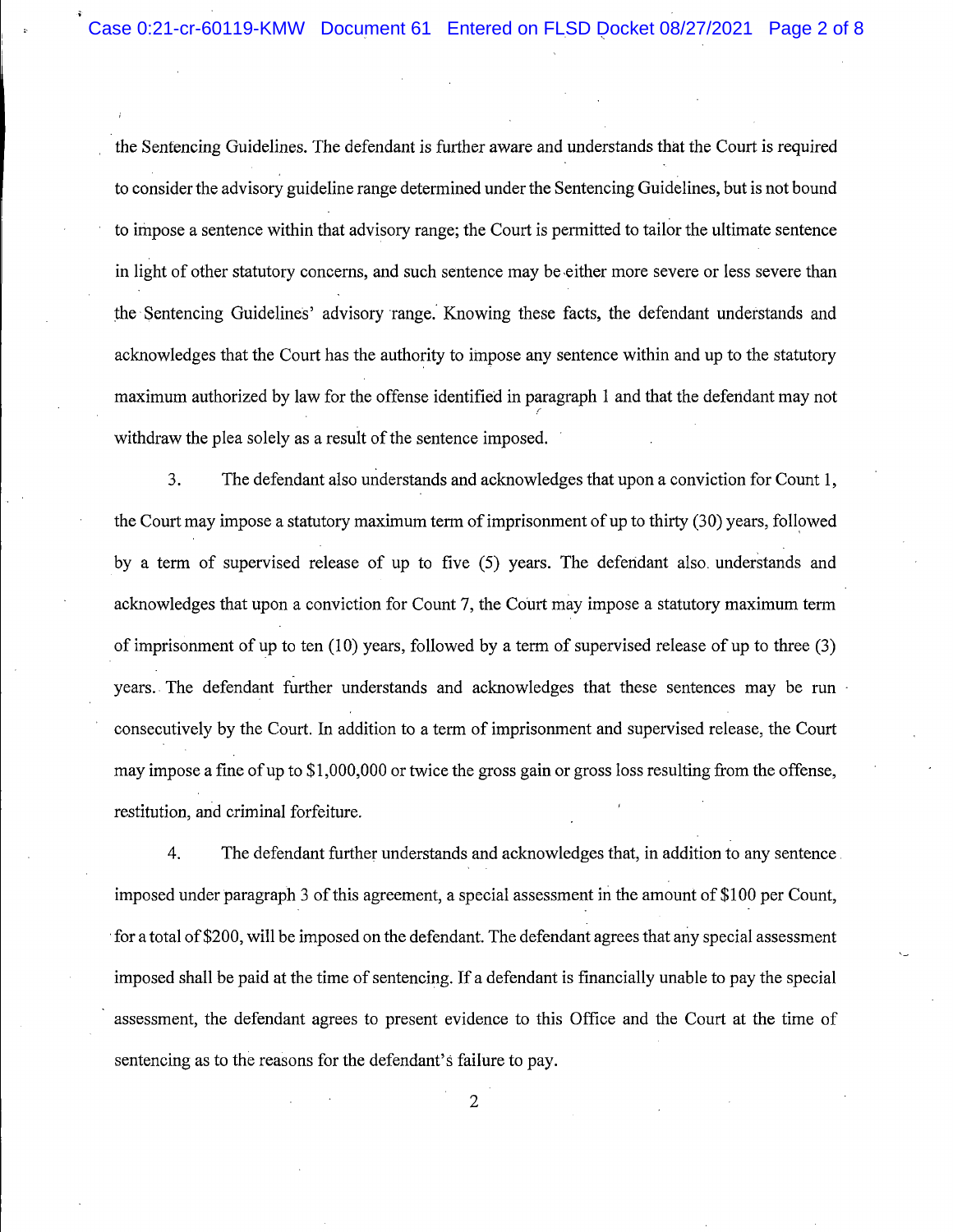5. This Office reserves the right to inform the Court and the probation office of all facts pertinent to the sentencing process, including all relevant information concerning the offenses committed, whether charged or not, as well as concerning the defendant and the defendant's background. Subject only to the express terms of any agreed-upon sentencing recommendations contained in this agreement, this Office further reserves the right to make any recommendation as to the quality and quantity of punishment.

6. This Office agrees that it will recommend at sentencing that the Court reduce by two levels the sentencing guideline level applicable to the defendant's offense, pursuant to Section, 3E1.1(a) of the Sentencing Guidelines, based upon the defendant's recognition and affirmative and timely acceptance of personal responsibility. If at the time of sentencing the defendant's offense level is determined to be 16 or greater, this Office will file a motion requesting an additional one level decrease pursuant to Section  $3E1.1(b)$  of the Sentencing Guidelines, stating that the defendant has assisted authorities in the investigation or prosecution of the defendant's own misconduct by timely notifying authorities of the defendant's intention to enter a plea of guilty, thereby permitting the government to avoid preparing for trial and permitting the government and the Court to allocate their resources efficiently. This Office, however, will not be required to make this motion and these recommendations if the defendant: (1) fails or refuses to make a full, accurate and complete disclosure to the probation office and the Court of the circumstances surrounding the relevant offense conduct; (2) is found to have misrepresented facts to the government prior to or after entering into this plea agreement; or (3) commits any misconduct after entering into this plea agreement, including but not limited to committing a state or federal offense, violating any term of release, or making false statements or misrepresentations to any governmental entity or official.

3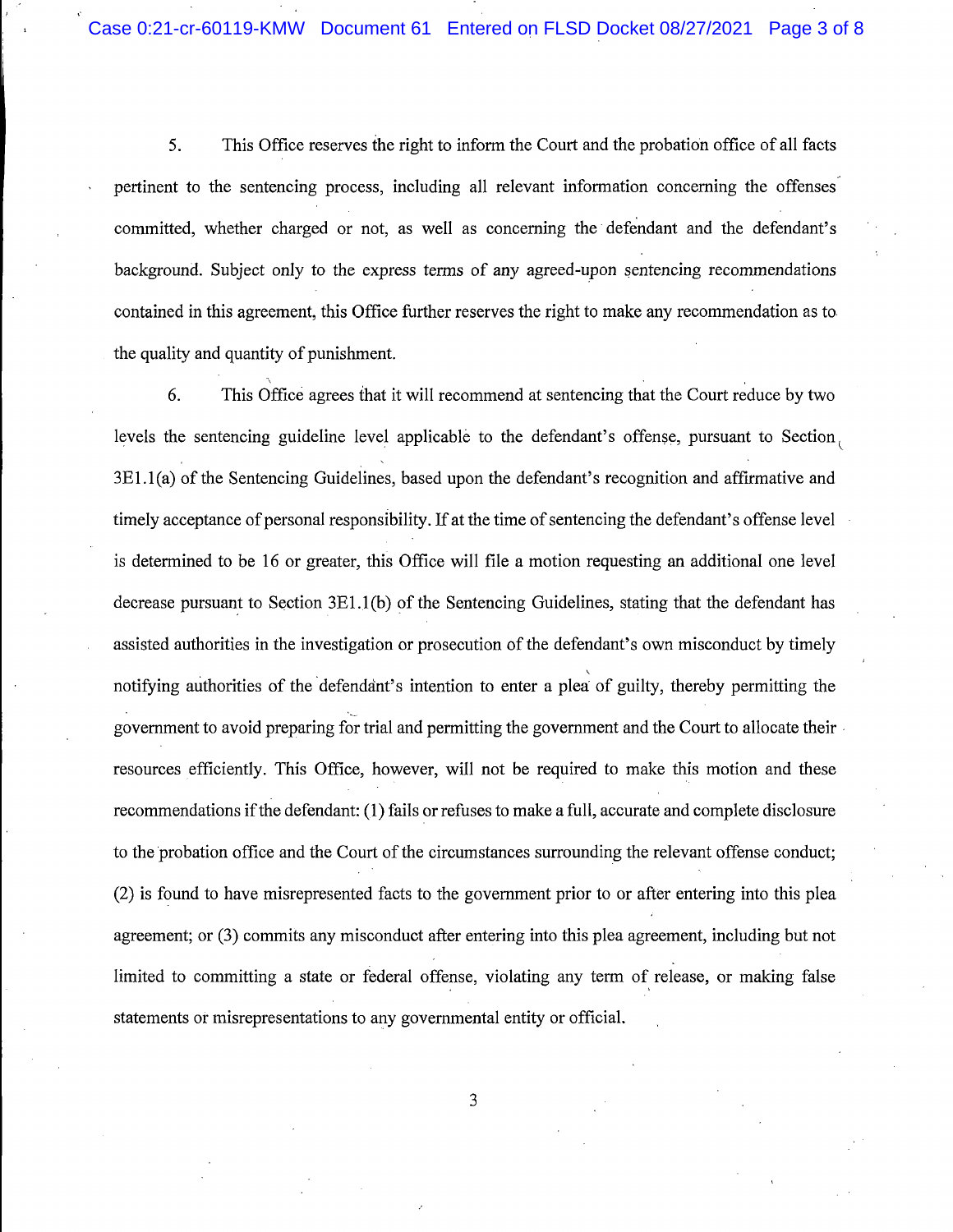7. This Office and the defendant agree that, although not binding on the probation office or the Court, they will jointly recommend that the Court find that, pursuant to Sentencing Guideline  $\S 2B1.1(b)(1)(G)$ , the relevant amount of loss resulting from the defendant's participation in the offense is greater than \$250,000 and less than or equal to \$550,000, resulting in a twelve  $(12)$  level enhancement.

8. This Office and the defendant agree that, although not binding on the probation office or the Court, they will jointly recommend that the Court impose a sentence within the advisory sentencing guideline range produced by application of the Sentencing Guidelines as computed by the Court and that the sentence imposed here be run concurrently with any sentence imposed in Case No. 20-20066-CR-WILLIAMS (S.D. Fla.).

9. The defendant is aware that the sentence has not yet been determined by the Court. The defendant also is aware that any estimate of the probable sentencing range or sentence that the defendant may receive, whether that estimate comes from the defendant's attorney, this Office, or the probation office, is a prediction, not a promise, and is not binding on this Office, the probation office or the Court. The defendant understands further that any recommendation that this Office makes to the Court as to sentencing, whether pursuant to this agreement or otherwise, is not binding on the Court and the Court may disregard the recommendation in its entirety. The defendant understands and acknowledges that the defendant may not withdraw his plea based upon the Court's decision not to accept a sentencing recommendation made by the defendant, this Office, or a recommendation made jointly by the defendant and this Office.

The defendant agrees, in an individual and any other capacity, to forfeit to the United 10. States, voluntarily and immediately, any right, title, and interest to all property, real or personal, which constitutes or is derived from proceeds obtained directly or indirectly, as a result of the violation to

 $\overline{4}$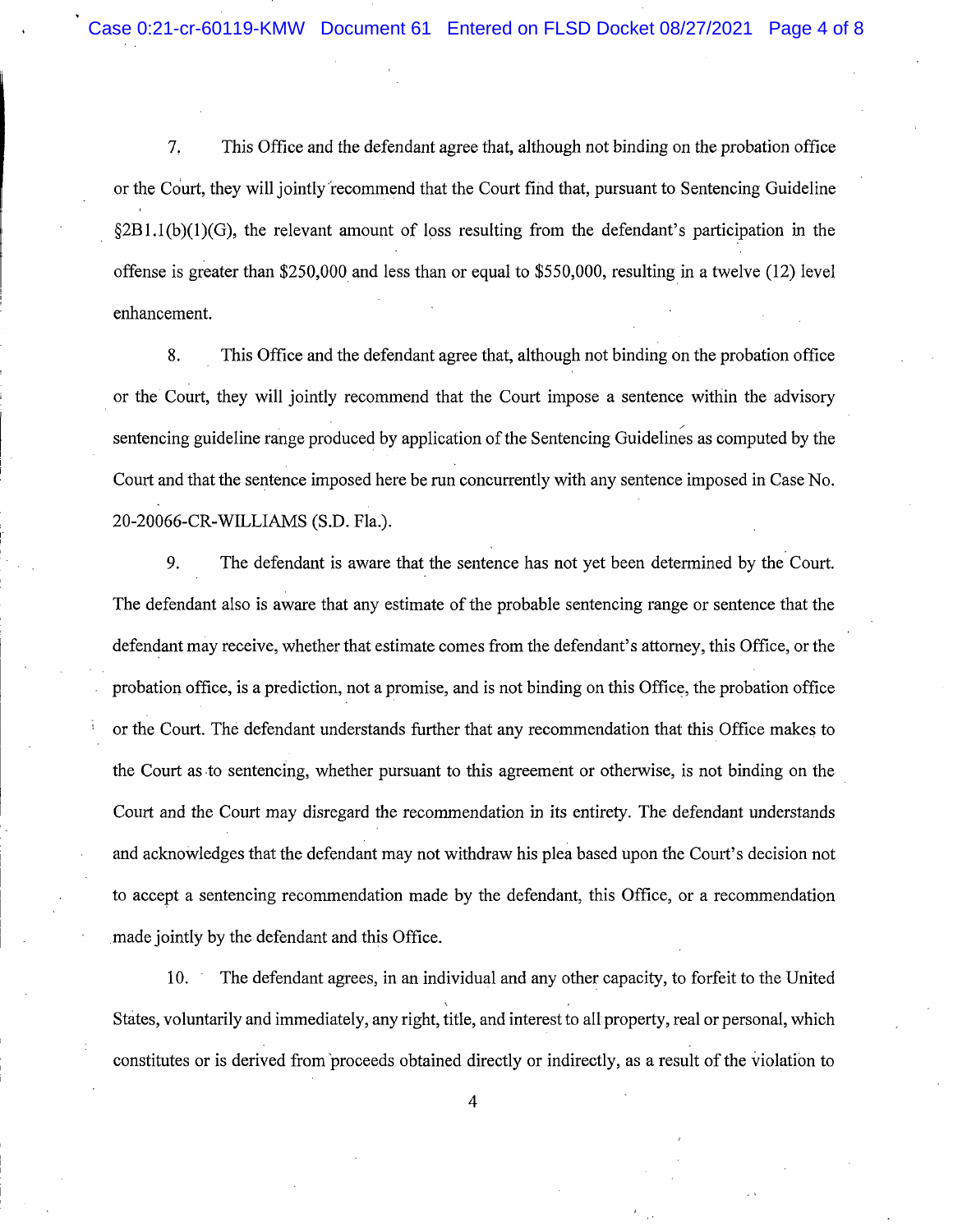which he is pleading guilty, pursuant to Title 18, United States Code, Section 982(a)(2)(A). In addition, the defendant agrees to forfeiture of substitute property pursuant to 21 U.S.C. § 853(p). The property subject to forfeiture includes, but is not limited to a forfeiture money judgment in an amount to be determined later, which sum represents the value of the property subject to forfeiture; and

 $11.$ The defendant further agrees that forfeiture is independent of any assessment, fine, cost, restitution, or penalty that may be imposed by the Court. The defendant knowingly and voluntarily agrees to waive all constitutional, legal, and equitable defenses to the forfeiture, including excessive fines under the Eighth Amendment to the United States Constitution. In addition, the defendant agrees to waive: any applicable time limits for administrative or judicial forfeiture proceedings, the requirements of Fed. Rs. Crim. P. 32.2 and 43(a), and any appeal of the forfeiture.

12. The defendant also agrees to fully and truthfully disclose the existence, nature and location of all assets in which the defendant has or had any direct or indirect financial interest or control, and any assets involved in the offense of conviction. The defendant agrees to take all steps requested by the United States for the recovery and forfeiture of all assets identified by the United States as subject to forfeiture. This includes, but is not limited to, the timely delivery upon request of all necessary and appropriate documentation to deliver good and marketable title, consenting to all orders of forfeiture, and not contesting or impeding in any way with any criminal, civil or administrative forfeiture proceeding concerning the forfeiture.

13. In furtherance of the satisfaction of a forfeiture money judgment entered by the Court in this case, the defendant agrees to the following:

5

submit a financial statement to this Office upon request, within 14 a. calendar days from the request;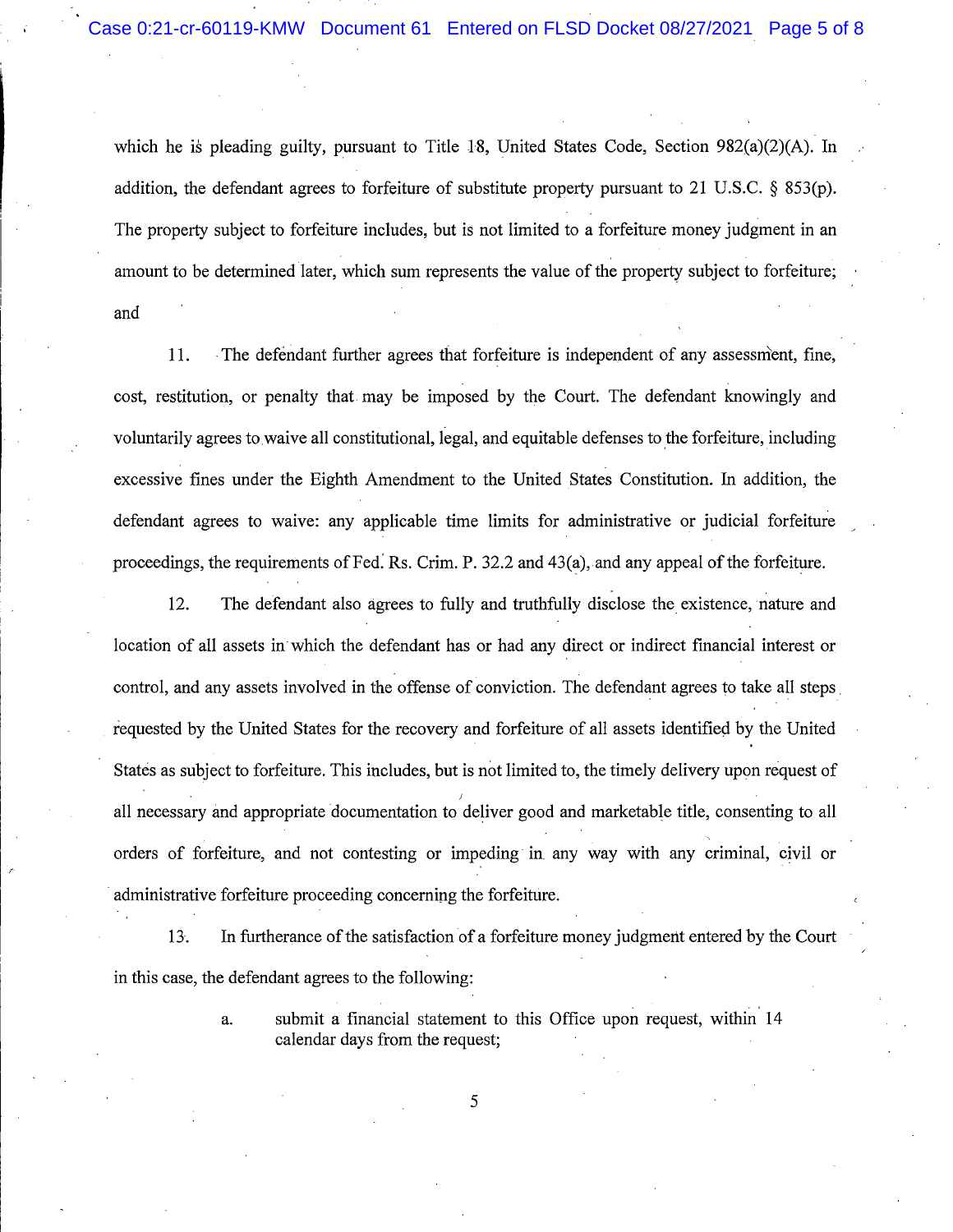maintain any asset valued in excess of \$10,000, and not sell, hide,  $\mathbf b$ . waste, encumber, destroy, or otherwise devalue such asset without prior approval of the United States;

provide information about any transfer of an asset valued in excess of c. \$10,000 since the commencement of the offense conduct in this case to date;

 $\overline{d}$ . cooperate fully in the investigation and the identification of assets, including liquidating assets, meeting with representatives of the United States, and providing any documentation requested; and

notify, within 30 days, the Clerk of the Court for the Southern District e. of Florida and this Office of: (i) any change of name, residence, or  $\mu$  mailing address, and (ii) any material change in economic circumstances.

14. The defendant understands and acknowledges that the Court must order restitution for the full amount of the victims' losses pursuant to 18 U.S.C. § 3663A. Defendant understands that the amount of restitution owed to the victims will be determined at or before sentencing unless the Court orders otherwise.

15. The defendant is aware that Title 18, United States Code, Section 3742 and Title 28, United States Code, Section 1291 afford the defendant the right to appeal the sentence imposed in this case. Acknowledging this, in exchange for the undertakings made by the United States in this plea agreement, the defendant hereby waives all rights conferred by Sections 3742 and 1291 to appeal any sentence imposed, including any restitution order, or to appeal the manner in which the sentence was imposed, unless the sentence exceeds the maximum permitted by statute or is the result of an upward departure and/or an upward variance from the advisory guideline range that the Court establishes at sentencing. The defendant further understands that nothing in this agreement shall affect the government's right and/or duty to appeal as set forth in Title 18, United States Code, Section 3742(b) and Title 28, United States Code, Section 1291. However, if the United States appeals the defendant's sentence pursuant to Sections 3742(b) and 1291, the defendant shall be released from the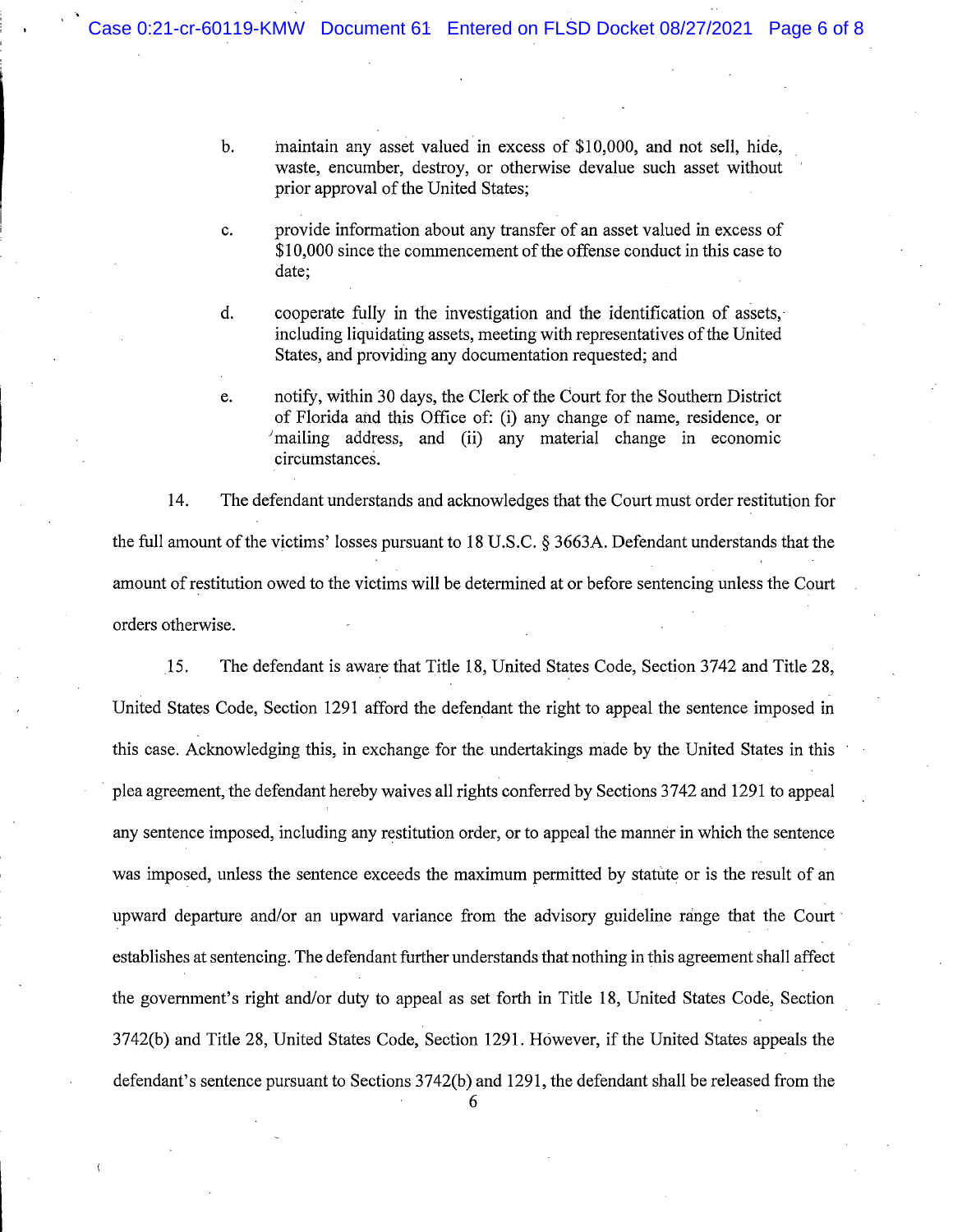above waiver of appellate rights. By signing this agreement, the defendant acknowledges that the defendant has discussed the appeal waiver set forth in this agreement with the defendant's attorney. The defendant further agrees, together with this Office, to request that the Court enter a specific finding that the defendant's waiver of his right to appeal the sentence imposed in this case was knowing and voluntary.

Defendant recognizes that pleading guilty may have consequences with respect to the 16. defendant's immigration status if the defendant is not a citizen of the United States. Under federal law, a broad range of crimes are removable offenses, including the offense to which defendant is pleading guilty. Removal and other immigration consequences are the subject of a separate proceeding, however, and defendant understands that no one, including the defendant's attorney or the Court, can predict to a certainty the effect of the defendant's conviction on the defendant's immigration status. Defendant nevertheless affirms that the defendant wants to plead guilty regardless of any immigration consequences that the defendant's plea may entail, even if the consequence is the defendant's automatic removal from the United States.

The defendant confirms that the defendant is guilty of the offenses to which the 17. defendant is pleading guilty; that the defendant's decision to plead guilty is the decision that the defendant has made; and that nobody has forced, threatened, or coerced the defendant into pleading guilty. The defendant affirms that the defendant has reviewed this agreement and enters into it knowingly, voluntarily, and intelligently, and with the benefit of assistance by the defendant's attorney.

#### [REMAINDER OF PAGE INTENTIONALLY BLANK.]

 $\overline{7}$